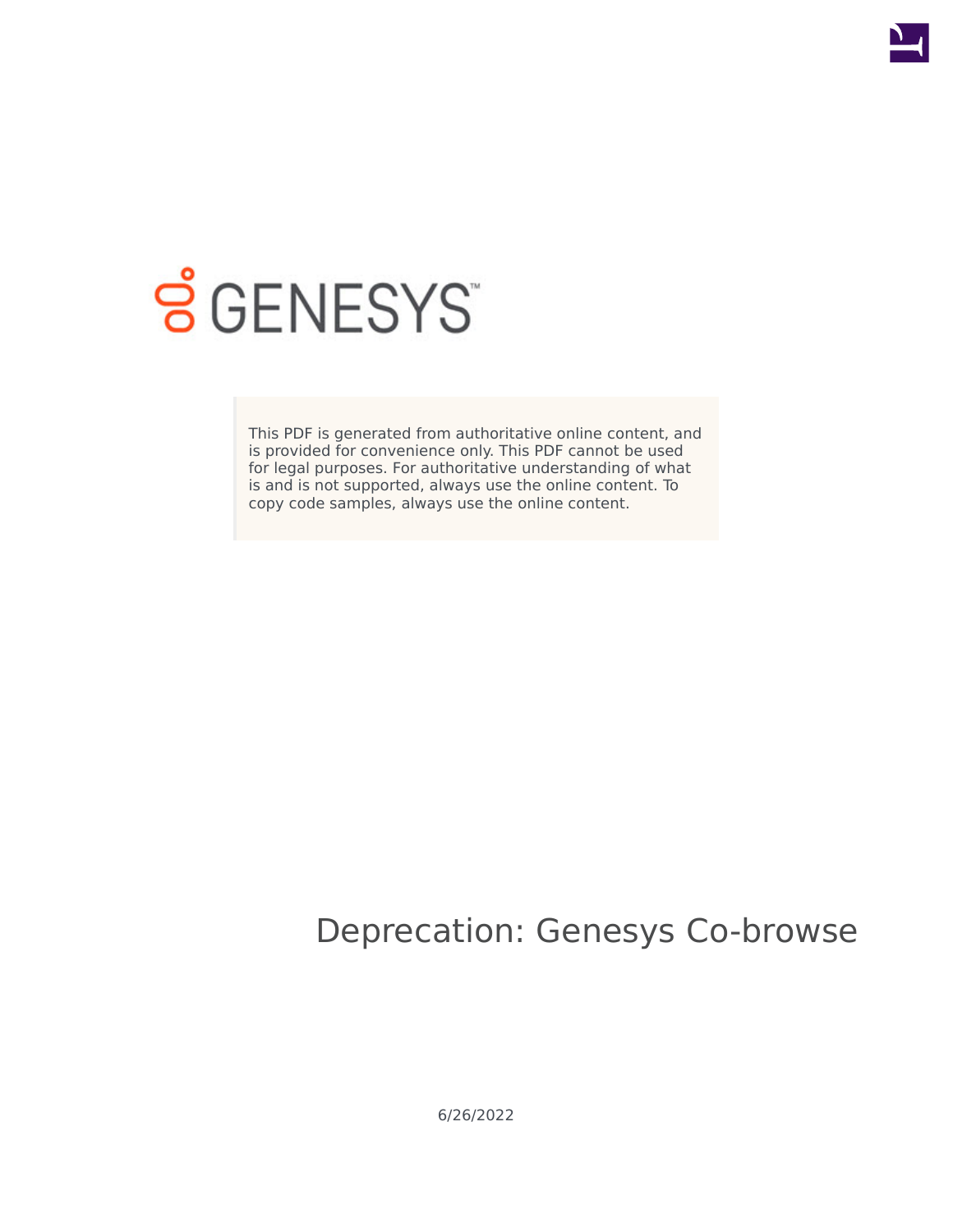| <b>Announcement date</b> | <b>Deprecation date</b> | <b>Release notes</b> |
|--------------------------|-------------------------|----------------------|
| January 19, 2022         | January 31, 2024        | Co-browse            |

#### What's changing?

As of January 19, 2022, Genesys announces the End of Life for Genesys Co-browse. After January 19, 2022, customers on active maintenance contracts who currently use Genesys Co-browse may continue to use it until January 31, 2024. Genesys Co-browse will not be available in AWS cloud. Customer Care will provide limited support for Genesys Co-browse but will no longer be able to provide any software patches, security updates, or product fixes after the End of Maintenance date (July 19, 2023). To maintain Co-browse functionality, Genesys advises the customers to move to the replacement options listed in this document.

## Am I affected?

This deprecation affects you if you use Genesys Co-browse.

## How can I prepare for this deprecation?

Genesys recommends customers using Genesys Co-browse to upgrade to **Glance** or **Cobrowse.io** partner offers before Genesys ends support on January 31, 2024.

Both **Glance** and **Cobrowse.io** offer a rich feature set, wider than the legacy Genesys Co-browse on several aspects. For example, both support co-browsing on mobile applications as well as screen sharing, PDF sharing, and on-screen annotations functions. Please refer to the related documentation for further description. These offers are available via two different channels:

#### **Via the Genesys AppFoundry**:

- Glance: A cloud-based solution, available for cloud and on-premises deployments
- Cobrowse.io: Available for cloud, private cloud, and on-premises deployments

#### **Via Genesys Professional Services**:

• Cobrowse.IO PS Expert Application: The Cobrowse.io technology offered and sold by Genesys Professional Services. Write to PS\_ExpertApps\_Sales@genesys.com for more details.